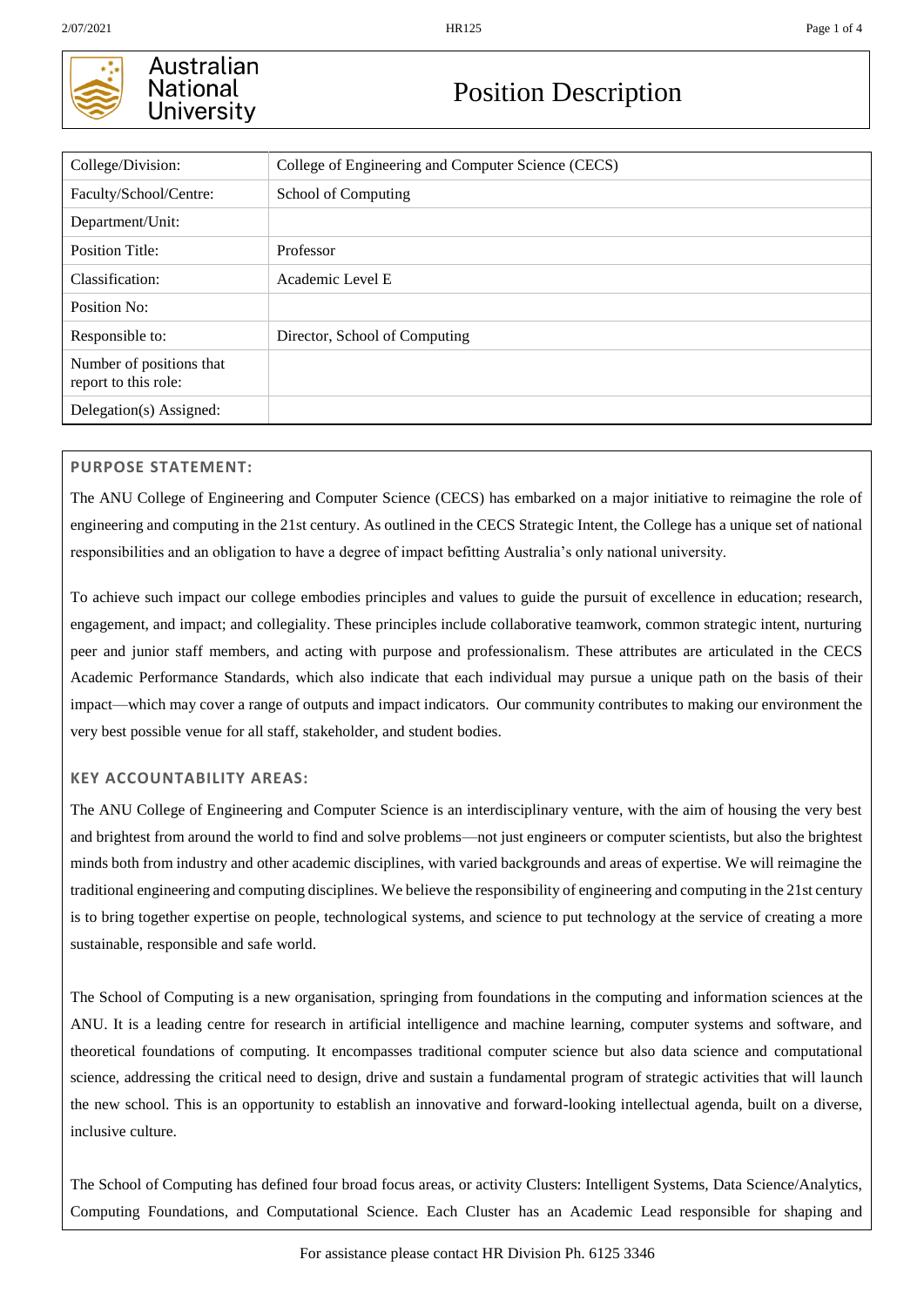coordinating education, research, and engagement activities with their Cluster. This structure allows for the concentration of resources and activities to increase potential for meaningful impact. The School of Computing also incorporates the Software Innovation Institute, which has an Academic Translation Lead responsible for shaping the translation activities of the Software Innovation Institute across education, research, and engagement.

The purpose of this appointment is to:

- Support the establishment of innovative, interdisciplinary, outwardly focused programs blending education, research and engagement;
- Support the development of partnerships with industry and engage with the wider research community to embed progressive engineering and computing research and education capabilities;
- Contribute to development of state-of-the-art, unique programs that are globally relevant to equip our students with diverse and multidisciplinary skills.

### **POSITION DIMENSION AND RELATIONSHIPS:**

The academic will be a member of the School of Computing within one of the four activity Clusters, accountable to or acting as the Cluster Lead and to the School Director, and (as relevant) will handle relationships with industry, government, and other academic and professional staff across the University.

The Cluster Lead will set the strategic agenda for education, research, and engagement within their Cluster, working in collaboration with the School Director, Deputy Director, Associate Directors, and other Cluster Leads to achieve the strategic goals of the School. They will foster new collaborations that strengthen the School as a whole, generating new cross-cutting research, education and engagement programs that are on par with the best in the world.

As a senior academic the role includes significant contributions to educational activities, outward-facing engagement and outreach, innovative and distinctive research, and organizational culture.

In this specific position, the appointee will also work in partnership with both professional and academic staff to support and contribute cooperatively to the strategic priorities of the School of Computing, College and University.

### **ROLE STATEMENT:**

In their role, the appointee will:

- Undertake and foster high impact collaborative and cross-disciplinary research, that generates creative works and body of unique intellectual knowledge as relevant to the Activity Cluster, School, and College, and aligned to the strategic directions of the School and College.
- Make a leading contribution to the educational activities of the Activity Cluster and School, at the undergraduate and graduate level, as well as to broader educational experiences. This includes, but is not limited to, taking a leadership role in curriculum design and review, design and implementation of innovative pedagogy, the curation and management of degree programs in collaboration with colleagues, the development and delivery of innovative professional and executive education experiences, and a willingness to take on the role of Activity Cluster Lead. This also includes, but is not limited to, supervision of research students and coursework students working on individual or group projects at undergraduate, honours, and graduate levels.
- Lead in establishing and maintaining relationships with industry, government and the wider research community to enhance cross-disciplinary collaborations and support the translation of research outcomes into applications, including taking a leadership role in seeking and generating resources to support the development of deep and transformational expertise in fields relevant to the Activity Cluster, School and College. This will be achieved through engagements with a range of funding bodies through the preparation of a combination of multi-party collaborative research proposals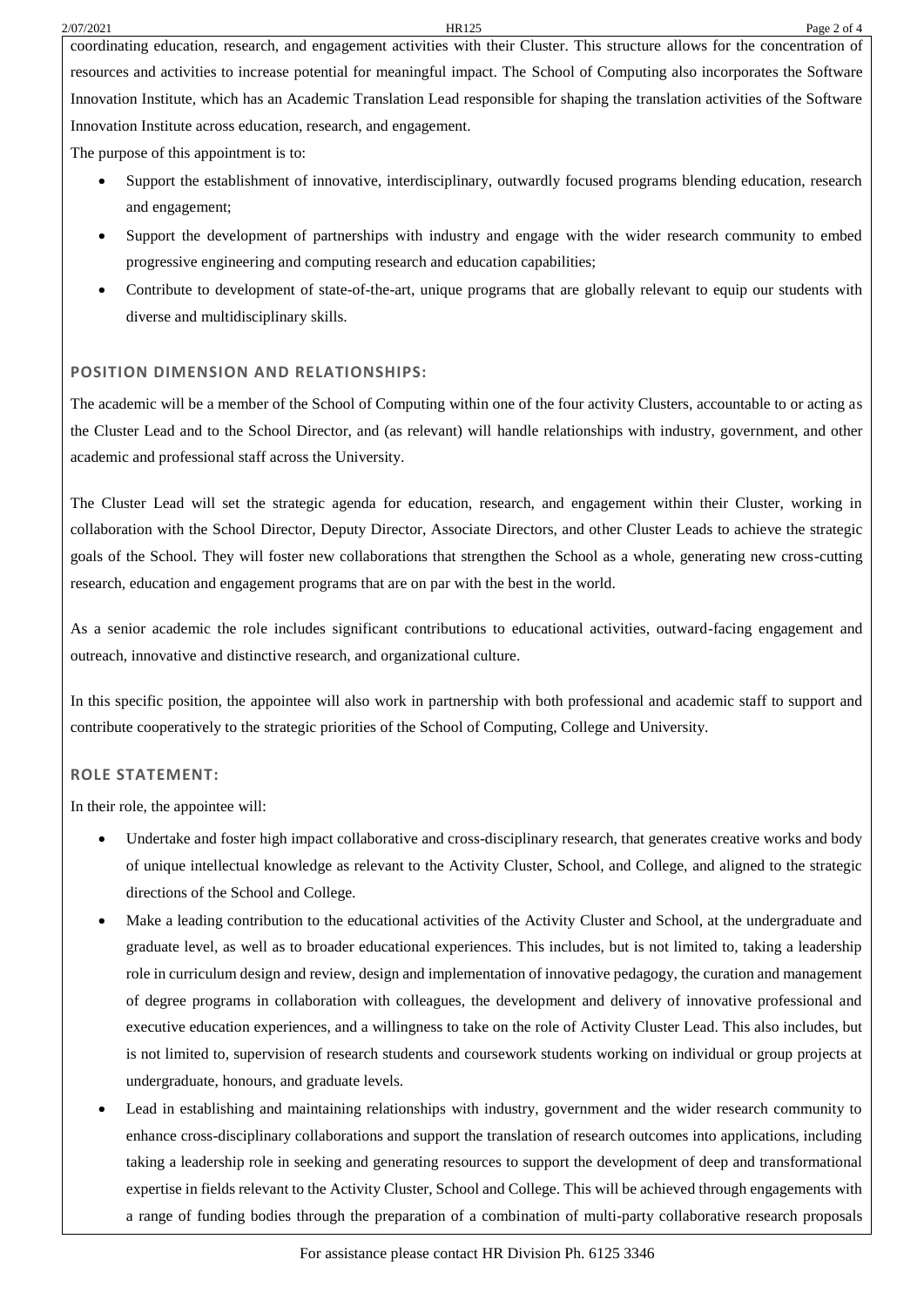including state, national and international governmental schemes, philanthropic grants, industry funds, and approved consultancy arrangements.

- Lead and initiate engagement and impact activities of the School, in alignment to the College's strategic agenda, with the aim to engage and activate a stakeholder community in academia / industry / start-ups / government / broader community, including communicating original, innovative and multi-disciplinary results in forums of international esteem (and with more extensive impact measures presented in the CECS Academic Performance Standards), and collaborating with others at an international level. Also, leading outreach activities including to prospective students, research institutes, industry, government, the media, and the general public.
- Lead, supervise, and develop staff within the Activity Cluster and School. Provide leadership, mentoring, and career development advice in alignment with the professional development process at the ANU.
- Maintain, actively promote and champion high academic standards and collegiality in all education, research, impact, engagement and administration endeavours of the School, College and University.
- Proactively contribute more broadly to all aspects of the operation of the School, College and University. This may include taking on leadership and broad supervisory roles.
- Take responsibility for workplace health and safety and not wilfully place at risk the health and safety of another person in the workplace.
- Other duties as required consistent with the classification level of the position.
- Comply with all ANU policies and procedures, and in particular those relating to work health and safety and equal opportunity

### SELECTION CRITERIA:

The following selection criteria capture the breadth and depth of this role. While candidates should ideally meet all selection criteria, the School of Computing will consider all applications that demonstrate alignment with its mission.

- 1. A PhD or equivalent in a disciplinary area of the School, or a related area as relevant to the School, with an outstanding track record of either impact or independent research as evidenced by appropriate outputs and measures of esteem in industry, government or academic environments.
- 2. Outstanding track record of effective and innovative teaching, training, facilitation or other relevant knowledge transmission activity and of the ability to shape and contribute significantly to delivery of the educational agenda in the Activity Cluster, School, and College, including the capacity to foster graduate student education and inspire undergraduate students, along with a commitment to educational activities involving the general community, schools, public sector, industry and the wider research community.
- 3. Outstanding track record of leadership in engagement and impact activities involving government, industry, the wider research community and the general public, including establishing and maintaining collaborations and partnerships with a range of internal and external stakeholders.
- 4. A demonstrated commitment to and championing of the School's culture and work environment including a commitment to enhancing diversity and inclusion, characterised by an orientation to collaborative research;
- 5. team-based projects; interdisciplinary activities and interests; strategic decision making; commitment to the success of peers and the team.
- 6. A demonstrated commitment to and excellence in collaboration, team-based projects and interdisciplinary activities and interests. In particular, evidence of ability and experience in effectively establishing on-going support for industryacademia engagement, collaboration and partnership, including the ability to develop and implement strategies to transform research and education outcomes into commercial or outreach applications.